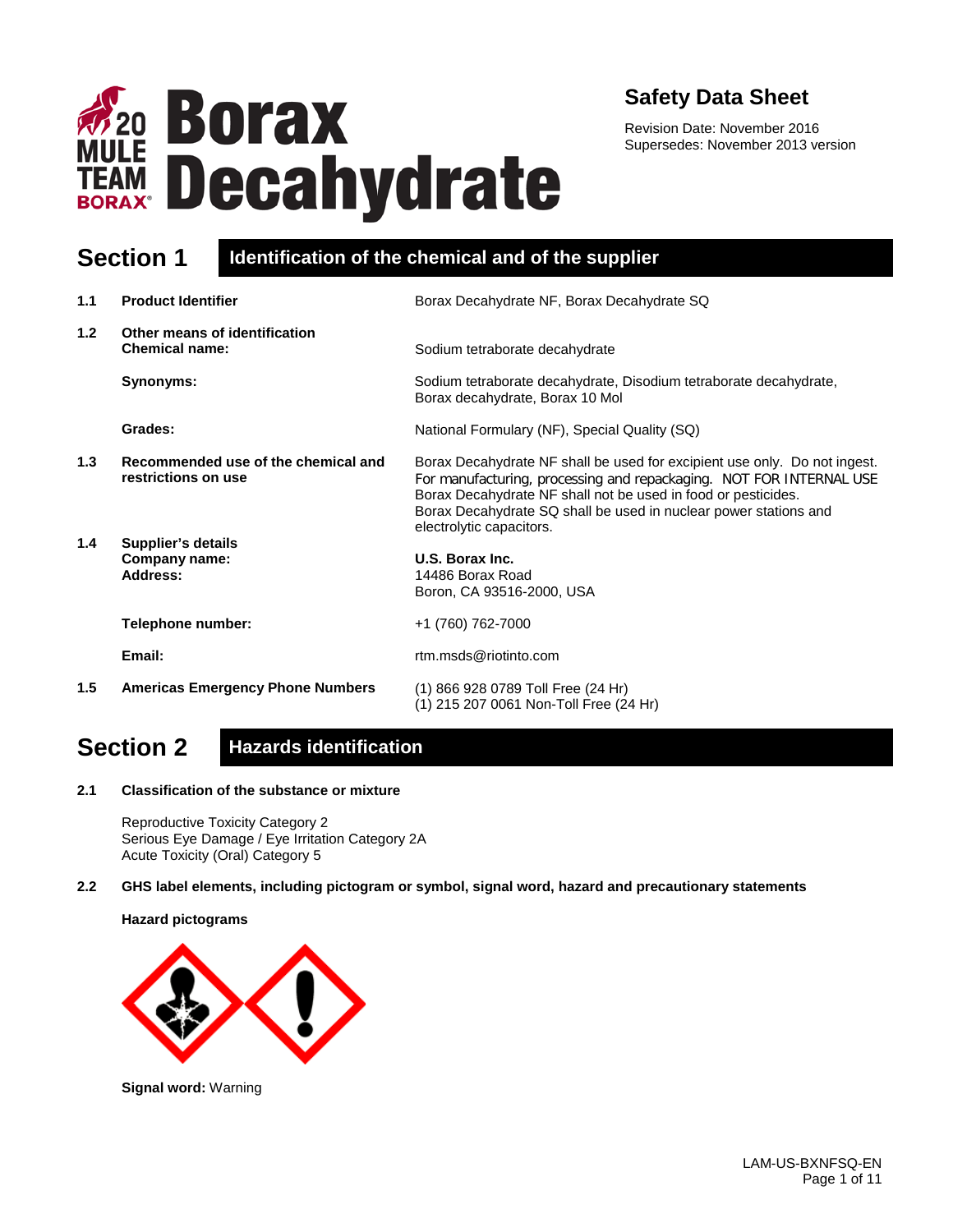#### **Hazard statements:**

H361: Suspected of damaging fertility or the unborn child.

H319: Causes serious eye irritation.

H303: May be harmful if swallowed.

#### **Precautionary statements:**

P202: Do not handle until all safety precautions have been read and understood.

P281: Use personal protective equipment as required.

P308+P313: IF exposed or concerned: Get medical advice/attention.

P305+P351+P338: IF IN EYES: Rinse cautiously with water for several minutes. Remove contact lenses, if present and easy to do. Continue rinsing.

P501: Dispose of contents/container in accordance with local regulation.

#### **Other hazards which do not result in classification (e.g. dust explosion hazard):** None

# **Section 3 Composition/information on ingredients**

**3.1 Substances**

| <b>Chemical name</b>           | CAS No.   | $%$ content | See Section 8 for            |
|--------------------------------|-----------|-------------|------------------------------|
| Sodium tetraborate decahydrate | 1303-96-4 | >99.4       | Occupational Exposure Limits |

### **Section 4 First aid measures**

#### **4.1 Description of necessary first aid measures**

Protection of first-aiders: No special protective clothing is required.

**Inhalation:** If symptoms such as nose or throat irritation are observed, remove to fresh air.

**Eye contact:** Use eye wash fountain or fresh water to cleanse eye. If irritation persists for more than 30 minutes, seek medical attention.

**Skin contact:** No treatment necessary.

**Ingestion:** Swallowing small quantities (one teaspoon) will cause no harm to healthy adults. If larger amounts are swallowed, give two glasses of water to drink and seek medical attention.

- **4.2 Most important symptoms and effects both acute and delayed:** Symptoms of accidental over-exposure to high doses of inorganic borate salts have been associated with ingestion or absorption through large areas of severely damaged skin. These may include nausea, vomiting, and diarrhoea, with delayed effects of skin redness and peeling (see Section 11).
- **4.3 Indication of any immediate medical attention and special treatment needed:** Note to physicians: Supportive care only is required for adult ingestion of less than a few grams of the product. For ingestion of larger amounts, maintain fluid and electrolyte balance and maintain adequate kidney function. Gastric lavage is only recommended for heavily exposed, symptomatic patients in whom emesis has not emptied the stomach. Hemodialysis should be reserved for patients with massive acute absorption, especially for patients with compromised renal function. Boron analyses of urine or blood are only useful for verifying exposure and are not useful for evaluating severity of poisoning or as a guide in treatment<sup>1</sup>.

### **Section 5 Fire-fighting measures**

**5.1 Suitable extinguishing media:** Use extinguishing media that are appropriate to local circumstances and the surrounding environment.

**Unsuitable extinguishing media:** None

- **5.2 Special hazards arising from the chemical** None. The product is not flammable, combustible or explosive.
- **5.3 Special protective equipment and precautions for fire fighters:**  Not applicable. The product is itself a flame retardant.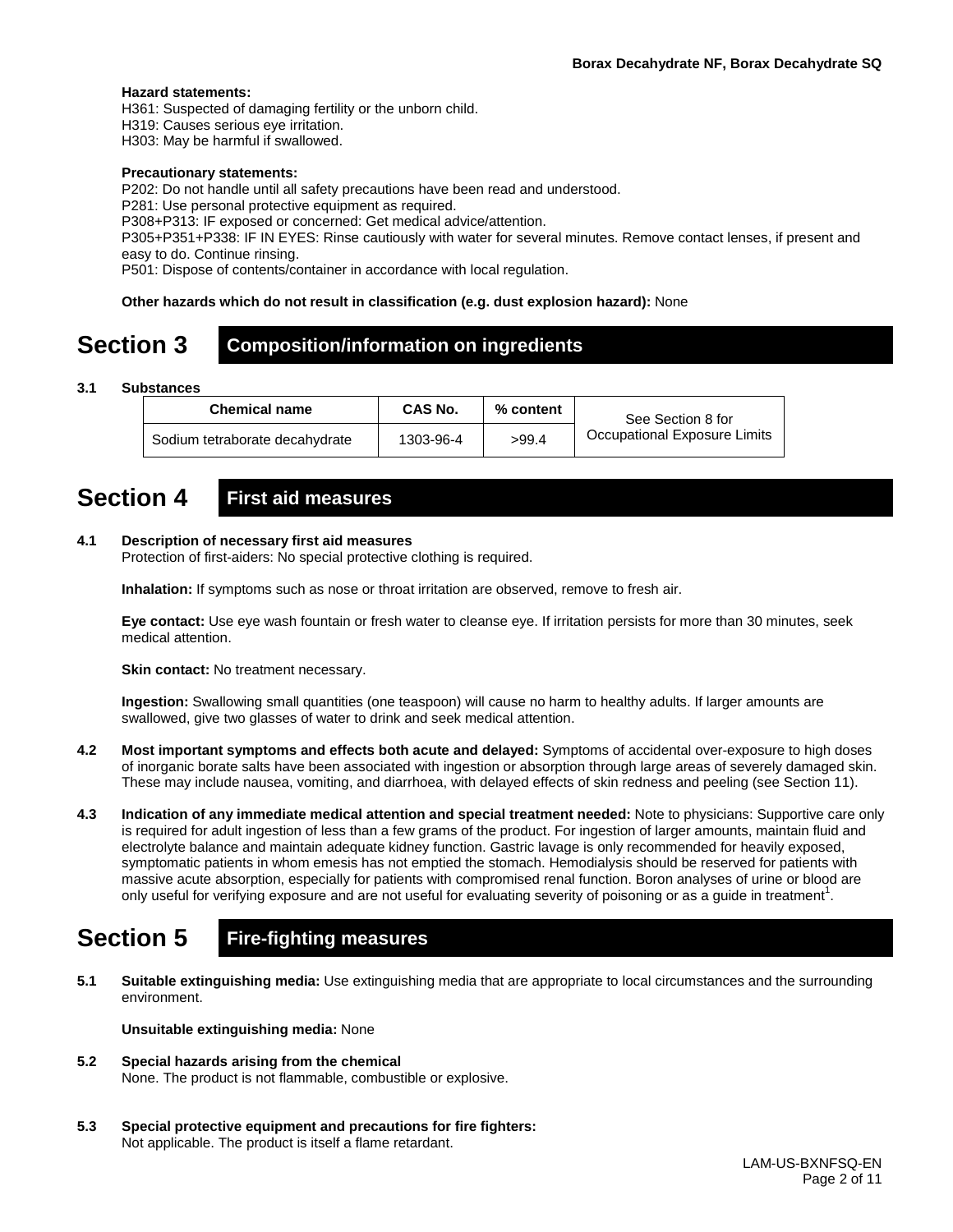### **Section 6 Accidental release measures**

#### **6.1 Personal precaution, protective equipment and emergency procedures**

#### **For non-emergency personnel:**

Eye protection according to ANSI Z.87.1 or other national standards.

#### **For emergency responders:**

Eye protection according to ANSI Z.87.1 or other national standards.

**6.2 Environmental precautions:** The product is a water-soluble white powder that may cause damage to trees or vegetation by root absorption. Avoid contamination of water bodies during clean up and disposal. Advise local water authority that none of the affected water should be used for irrigation or for the abstraction of potable water until natural dilution returns the boron value to its normal environmental background level or meets local water quality standards.

#### **6.3 Methods and material for containment and cleaning up**

**Appropriate containment:** Avoid spillage into water and cover drains.

**Land spill:** Vacuum, shovel or sweep up and place in containers for disposal in accordance with applicable local regulations.

**Spillage into water:** Where possible, remove any intact containers from the water.

#### **6.4 Reference to other sections**

Refer to sections 8, 12 and 13.

### **Section 7 Handling and storage**

#### **7.1 Precautions for safe handling**

Good housekeeping procedures should be followed to minimise dust generation and accumulation. Avoid spills. Do not eat, drink and smoke in work areas. Wash hands after use. Remove contaminated clothing and protective equipment before entering eating areas.

#### **7.2 Conditions for safe storage, including any incompatibilities**

No special handling precautions are required, but dry, indoor storage is recommended. To maintain package integrity and to minimise caking of the product, bags should be handled on a first-in first-out basis.

| Storage temperature:        | Ambient           |
|-----------------------------|-------------------|
| Storage pressure:           | Atmospheric       |
| <b>Special sensitivity:</b> | Moisture (Caking) |

### **Section 8 Exposure controls/personal protection**

#### **8.1 Control parameters**

**Occupational exposure limit values:** In the absence of a national OEL, Rio Tinto Borax recommends and applies internally an Occupational Exposure Limit (OEL) of 1 mg B/m<sup>3</sup>. To convert product into equivalent boron (B) content, multiply by 0.113.

| Country       | 8-hr TWA<br>OEL (mg/m <sup>3</sup> ) | 15 min STEL<br>(mg/m <sup>3</sup> ) | <b>Legal Basis</b>                                                                                                  |
|---------------|--------------------------------------|-------------------------------------|---------------------------------------------------------------------------------------------------------------------|
| Argentina     |                                      | -                                   | Decree 351 of 1979, amended by Resolution 295/2003 - Annex IV, 21<br>November 2003                                  |
| <b>Brazil</b> |                                      | 6                                   | Ordinance No. 3214, 6/8/78, NR-15, Annex 11, as amended through<br>3/10/1994 & NR-09, as amended through 12/29/1994 |

#### Occupational Exposure Limits: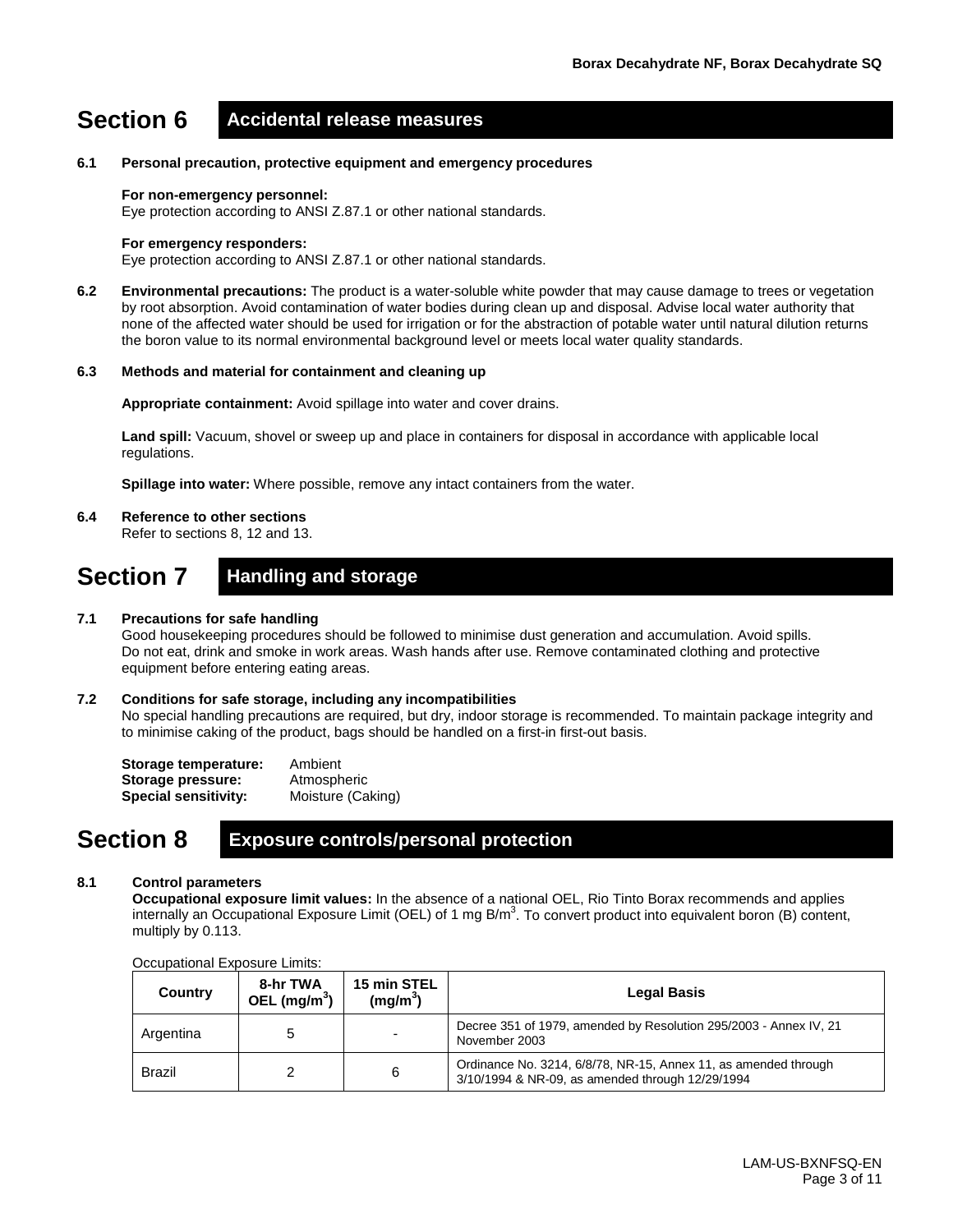| <b>Country</b>                 | 8-hr TWA<br>OEL $(mg/m^3)$ | 15 min STEL<br>(mg/m <sup>3</sup> )                                                                                                                                                  | <b>Legal Basis</b>                                                                                                                                                                            |  |
|--------------------------------|----------------------------|--------------------------------------------------------------------------------------------------------------------------------------------------------------------------------------|-----------------------------------------------------------------------------------------------------------------------------------------------------------------------------------------------|--|
| Colombia                       | $\overline{2}$             | 6                                                                                                                                                                                    | Resolución Número 02400 Mayo 22 de 1979. Normas sobre vivienda,<br>higiene y seguridad en los establecimientos de trabajo) [as updated through<br>ACGIH publication from March 20, 2013       |  |
| Costa Rica                     | $\overline{2}$             | 6                                                                                                                                                                                    | Regulation for the Registration of Hazardous Products, Executive Decree<br>No. 28113S, as amended by Executive Decree No. 30718, Oct 2, 2002)<br>updated with March 20, 2013 ACGIH data       |  |
| Dominican<br>Republic          | $\mathfrak{p}$             | 6                                                                                                                                                                                    | Regulation of Safety and Health in the Workplace - Decree No. 522-06 and<br>Resolution No. 04-2007 of January 30, 2007) updated with ACGIH data<br>published on March 20, 2013                |  |
| Ecuador                        | 2                          | 6                                                                                                                                                                                    | INEN 2266:2013, 2013-01 2nd rev.: Transport, storage and handling of<br>hazardous materials. Requirements. 1st ed., 1/29, 2013) [as updated through<br>ACGIH publication from, March 20, 2013 |  |
| Nicaragua                      | 2                          | General Law of Workplace Hygiene and Safety. Law No. 618, published in<br>6<br>Official Gazette No. 133, July 13, 2007) as updated with ACGIH version<br>published on March 20, 2013 |                                                                                                                                                                                               |  |
| Paraguay                       | $\overline{2}$             | 6                                                                                                                                                                                    | Decree No. 14.390/92 that approves the General Technical Regulation of<br>Safety, Hygiene and Medicine in the Workplace (July 28, 1992)                                                       |  |
| Peru                           | 5                          |                                                                                                                                                                                      | Decreto Supremo 015-2005-SA (Reglamento sobre Valores Límites<br>Permisibles para Agentes Químicos en el Ambiente de Trabajo, July 2005                                                       |  |
| $\overline{2}$<br>Uruguay<br>6 |                            | Decree No. 307/009, as modified by Decree 346/011, published October 13,<br>2011) [as updated through ACGIH publication from March 20, 2013                                          |                                                                                                                                                                                               |  |
| Venezuela                      | 5                          |                                                                                                                                                                                      | Permissible environmental concentrations (Concentraciones ambientales<br>permisibles (CAPs), Table 1, COVENIN 2253:2001                                                                       |  |
|                                | 2                          | 6                                                                                                                                                                                    | Permissible environmental concentrations (Concentraciones ambientales<br>permisibles (CAPs), Table 1, FONDONORMA 2253:2009)                                                                   |  |

**8.2 Appropriate engineering controls:** Use local exhaust ventilation to keep airborne concentrations of dust below permissible exposure limits.

#### **8.3 Personal protection equipment:**

Eye and face protection: Eye protection according to ANSI Z.87.1 or other national standards are required. Skin protection: Standard work gloves (cotton, canvas or leather) may be warranted if environment is excessively dusty. Respiratory protection: Where airborne concentrations are expected to exceed exposure limits, respirators should be used.

### **Section 9 Physical and chemical properties**

#### **9.1 Information on basic physical and chemical properties**

| Appearance:                                   | White, crystalline solid                                      |
|-----------------------------------------------|---------------------------------------------------------------|
| Odour                                         | <b>Odourless</b>                                              |
| Odour threshold:                              | Not applicable: odourless                                     |
| pH @ 20°C:                                    | 9.3 (0.1% solution); 9.2 (1.0% solution); 9.3 (4.7% solution) |
| Melting point/ Freezing point:                | 62°C (enclosed space)                                         |
| Initial boiling point and boiling range:      | Not applicable                                                |
| Flash point:                                  | Not applicable: inorganic substance                           |
| <b>Evaporation rate:</b>                      | Not applicable: non-volatile                                  |
| <b>Flammability:</b>                          | Non-flammable (used as a flame retardant)                     |
| Upper/lower flammability or explosive limits: | Not applicable: non-flammable                                 |
| Vapour pressure:                              | Not applicable                                                |
| Vapour density:                               | Not applicable                                                |
| <b>Relative density:</b>                      | 1.72@23°C                                                     |
| Solubility(ies):                              | Water: 49.74 g/L @ 20°C                                       |
| Partition coefficient; n-octanol/water:       | Log $P_{ow} = -1.53$ @ 22°C                                   |
| Auto-ignition temperature:                    | Not applicable: not self-heating                              |
| Decomposition temperature:                    | Not applicable                                                |
| <b>Viscosity:</b>                             | Not applicable: solid substance                               |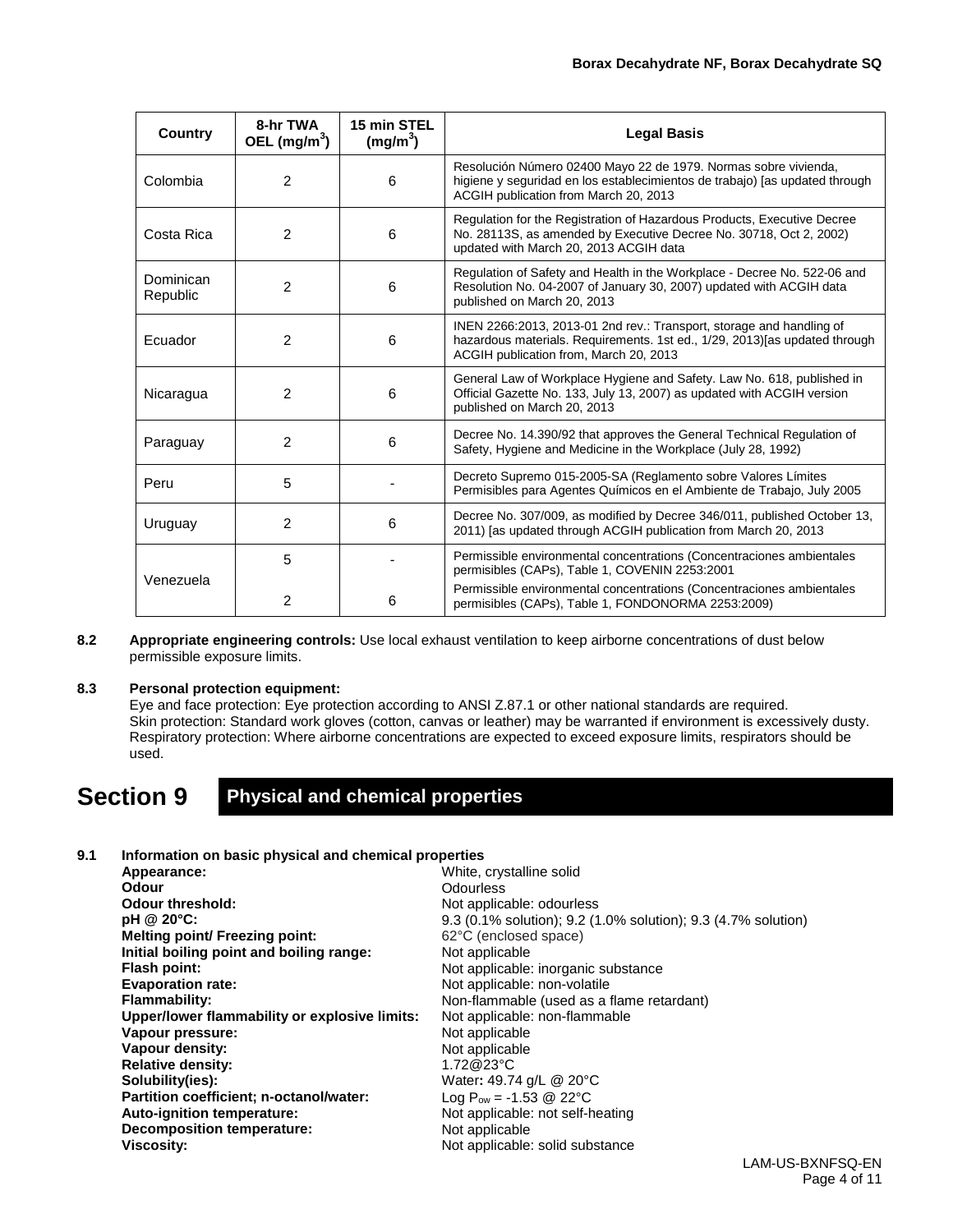#### **Borax Decahydrate NF, Borax Decahydrate SQ**

**Explosive properties:**

**Oxidising properties:**

**9.2 Other information Molecular weight: Formula:**

Not explosive: does not contain chemical groups associated with explosive properties Not oxidising: does not contain chemical groups associated with oxidising properties

381.37 Na<sub>2</sub>B<sub>4</sub>O<sub>7</sub>.10H<sub>2</sub>O

### **Section 10 Stability and reactivity**

- **10.1 Reactivity:** None known.
- **10.2 Chemical stability:** Under normal ambient temperatures (-40°C to +40°C), the product is stable. When heated it loses water, eventually forming anhydrous borax ( $Na<sub>2</sub>B<sub>4</sub>O<sub>7</sub>$ ).
- **10.3 Possibility of hazardous reactions:** Reaction with strong reducing agents such as metal hydrides or alkali metals will generate hydrogen gas which could create an explosive hazard.
- **10.4 Conditions to avoid:** Avoid contact with strong reducing agents by storing according to good industrial practice.
- **10.5 Incompatible materials**: Strong reducing agents.
- **10.6 Hazardous decomposition products:** None.

### **Section 11 Toxicological Information**

**11.1 Information on the likely routes of exposure (inhalation, ingestion, skin and eye contact)** Inhalation is the most significant route of exposure in occupational and other settings. Dermal exposure is not usually a concern because product is poorly absorbed through intact skin. Product is *not* intended for ingestion.

#### **(a) Acute toxicity**

Method: Acute Oral Toxicity Study – U.S. EPA FIFRA Guidelines Species: Rat Dose: 5,150 – 6,000 mg/kg of body weight Routes of Exposure: Oral Results: Low acute oral toxicity.  $LD_{50}$  in rats is 5,560 mg/kg of body weight. Classification: Acute Toxicity (Oral) Category 5 (Hazard statement: H303: May be harmful if swallowed)

Method: Acute Dermal Toxicity Study – U.S. EPA FIFRA Guidelines Species: Rabbit Dose: 2,000 mg/kg bw Routes of Exposure: Dermal Results: Low acute dermal toxicity; LD<sub>50</sub> in rabbits is  $> 2,000$  mg/kg of body weight. Poorly absorbed through intact skin. Based on the available data, the classification criteria are not met.

Method: Acute Inhalation Toxicity Study – OECD Guideline 403 Species: Rat Dose: 2.03 mg/L Routes of Exposure: Inhalation Results: Low acute inhalation toxicity. LC<sub>50</sub> in rats is > 2.0 mg/l (or g/m<sup>3</sup>). Based on the available data, the classification criteria are not met.

#### **(b) Skin corrosion / irritation:**

Method: Primary Dermal Irritation Study – U.S. EPA FIFRA Guidelines Species: New Zealand White Rabbit Dose: 0.5 g moistened with saline Routes of Exposure: Dermal Results: No skin irritation. Mean Primary Irritation Score: 0. Based on the available data, the classification criteria are not met.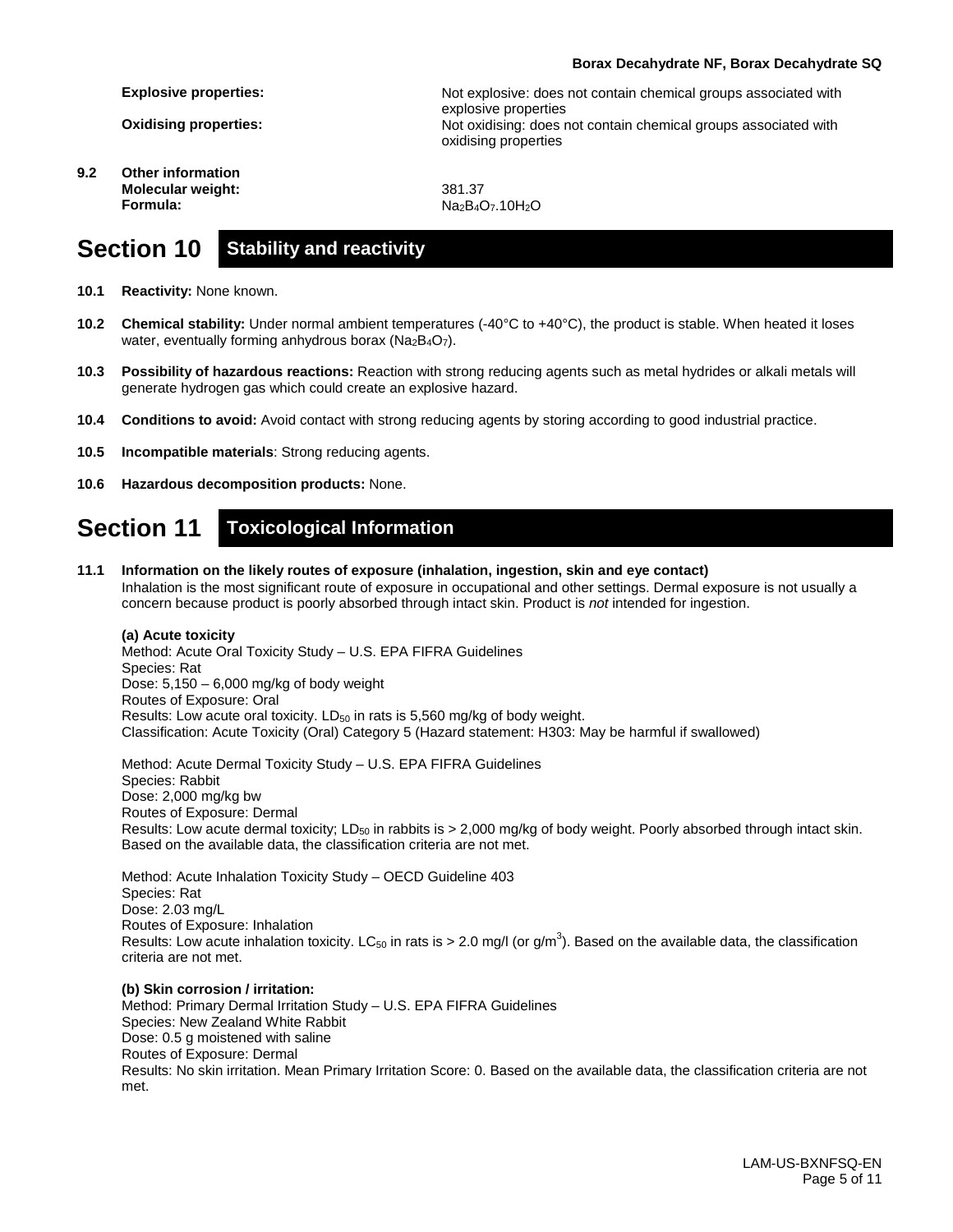#### **(c) Serious eye damage / irritation:**

Method: Eye Irritation Study – similar to OECD Guideline 405 Species: New Zealand White Rabbit Dose: 0.077g Routes of Exposure: Eye Results: Irritating, fully reversible in 14 days. Classification: Eye Irritation Category 2A (Hazard statement: H319: Causes serious eye irritation.) Many years of occupational exposure indicate no adverse effects on human eye.

#### **(d) Respiratory or skin sensitisation:**

Method: Buehler Test – OECD Guideline 406 Species: Guinea Pig Dose: 0.4 g Routes of Exposure: Dermal Results: Not a skin sensitiser. No respiratory sensitisation studies have been conducted. There are no data to suggest that disodium tetraborates are respiratory sensitisers. Based on the available data, the classification criteria are not met.

#### **(e) Germ cell mutagenicity:**

Method: Several in vitro mutagenicity studies have been carried out on boric acid including gene mutation in mammalian cells, unscheduled DNA synthesis, chromosomal aberration and sister chromatid exchange in mammalian cells. Species: L5178Y mouse lymphoma, V79 Chinese hamster cells, C3H/10T1/2 cells, hepatocytes, Chinese hamster ovary (CHO cells).

Dose: 1.0 - 10.0 mg/ml (1000 -10000 ppm) boric acid Routes of Exposure: *in vitro* Results: Not mutagenic (based on boric acid). Based on the available data, the classification criteria are not met.

#### **(f) Carcinogenicity:**

Method: OECD 451 equivalent. Species: B6C3F1 mice Dose: 446 ; 1150 mg boric acid/kg bw/day Routes of Exposure: Oral feeding study Results: No evidence of carcinogenicity (based on boric acid). Based on the available data, the classification criteria are not met.

#### **(g) Reproductive toxicity:**

Method: Three-generation feeding study, similar to OECD 416 Two-Generation Study Species: Rat Dose: 0; 34 (5.9); 100 (17.5); and 336 (58.5) mg boric acid (mg B)/kg bw/day; and 0; 50 (5.9); 155 (17.5); and 518 (58.5) mg borax (mg B)/kg bw/day Routes of Exposure: Oral feeding study

Results: NOAEL in rats for effects on fertility in males is 100 mg boric acid/kg bw and 155 mg sodium tetraborate decahydrate/kg bw; equivalent to 17.5 mg B/kg bw.

Method: Prenatal Developmental Toxicity Study - OECD Guideline 414 Species: Rat Dose: 0; 19 (3.3); 36 (6.3); 55 (9.6); 76 (13.3) and 143 (25) mg boric acid (mg B)/kg bw. Routes of Exposure: Oral feeding study

Results: NOAEL in rats for developmental effects on the foetus including foetal weight loss and minor skeletal variations is 55 mg boric acid/kg bw or 9.6 mg B/kg; equivalent to 85 mg disodium tetraborate pentahydrate/kg bw.

Classification: Reproductive Toxicity Category 2 (Hazard statement: H361: Suspected of damaging fertility or the unborn child.)

Method: Occupational studies of evaluating sensitive sperm parameters in highly exposed borate workers. Epidemiological studies evaluating high environmental exposures to boron and developmental effects in humans have been conducted. Species: Human

Dose: A subset of workers was exposed to 125 mg B/day.

Routes of Exposure: Combined oral ingestion and inhalation

Results: No adverse fertility effects in male workers. Epidemiological studies of human developmental effects have shown an absence of effects in exposed borate workers and populations living in areas with high environmental levels of boron.

#### **(h) STOT-single exposure:**

Method: Standard Test Method for Estimating Sensory Irritancy of Airborne Chemicals - ASTM E981-04 (2004) Species: Mouse Dose:  $186 - 1704$  mg/m<sup>3</sup> Routes of Exposure: Inhalation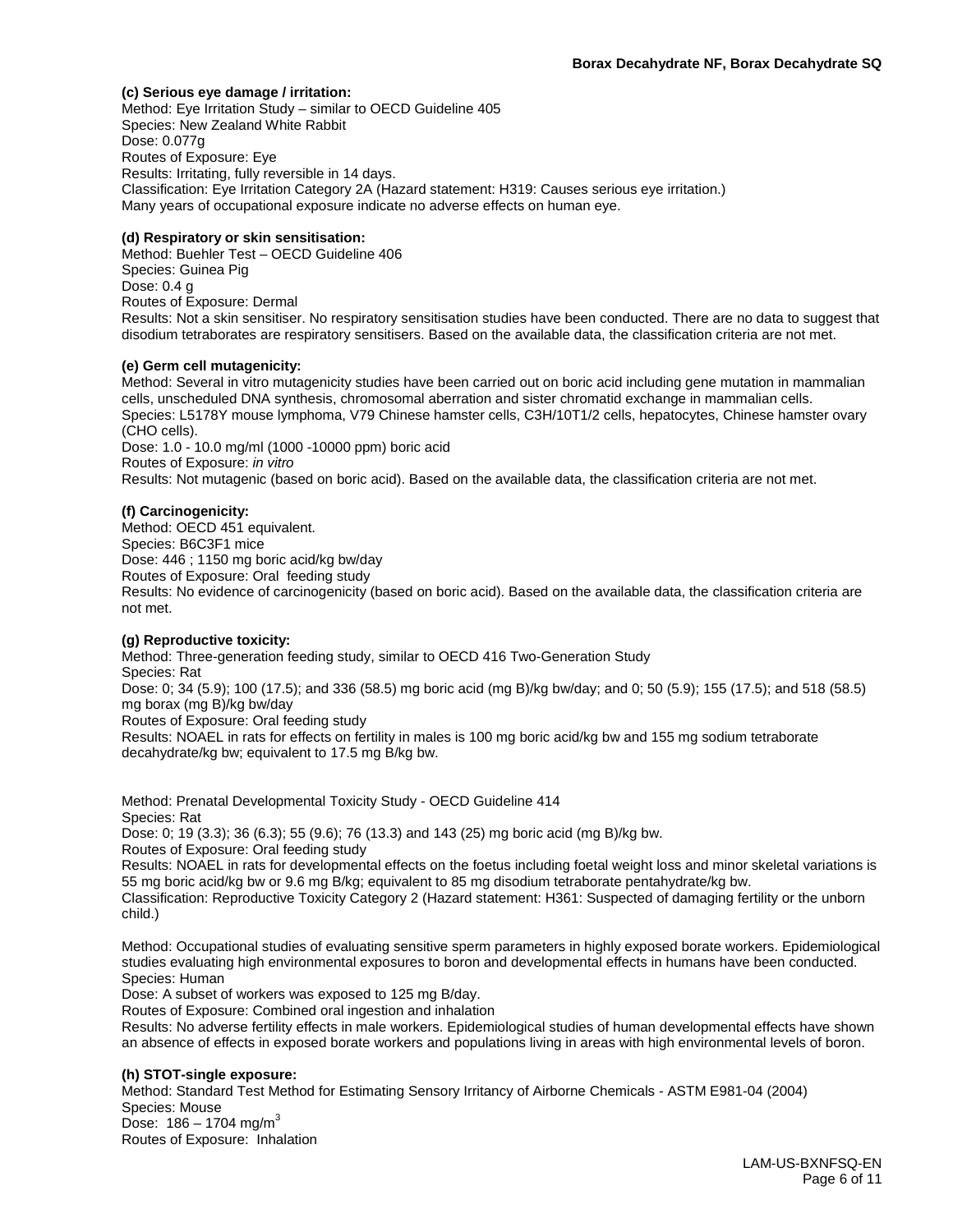#### **Borax Decahydrate NF, Borax Decahydrate SQ**

Results: The maximum exposure of 1704 mg/m<sup>3</sup> resulted in a reduced respiratory rate of 33%, graded as moderate irritation. The lowest exposure tested of 186 mg/m<sup>3</sup> sodium tetraborate pentahydrate resulted in a reduced respiration rate of 11%, graded as no irritation. Based on the available data, the classification criteria are not met.

Method: Sensory irritation in human volunteers

Species: Human Dose: 5 - 40 mg/m<sup>3</sup>

Routes of Exposure: Inhalation

Results: A NOAEL for irritation from sodium tetraborate pentahydrate of 10 mg/m<sup>3</sup> among male and female human volunteers under controlled laboratory conditions. At 10  $mg/m<sup>3</sup>$  increased nasal secretion was observed, but occurred in the absence of other irritating effects at a concentration below that considered irritating by volunteers and was not seen in a subsequent study.

#### **(i) STOT-repeated exposure:**

Method: Chronic toxicity study of boric acid and disodium tetraborate decahydrate, similar to OECD 452 Species: Rat

Dose: 0; 33 (5.9); 100 (17.5); 334 (58.5) mg boric acid (B)/kg bw per day (nominal in diet); and 0; 52 (5.9); 155 (17.5); 516 (58.5) mg borax (B)/kg/day (nominal in diet)

Routes of Exposure: Oral feeding study

Results: A NOAEL of 17.5 mg B/kg bw/day equivalent to 118 mg sodium tetraborate pentahydrate/kg bw/day was determined in a chronic feeding study (2 years) in rats and is based on testes effects. Other effects (kidney, haemopoietic system) are regarded only at even higher dose levels. Based on the available data, the classification criteria are not met.

**(j) Aspiration hazard:** Physical form of solid powder indicates no aspiration hazard potential.

#### **11.2 Symptoms related to the physical, and chemical and toxicological characteristics:**

At high concentrations irritation of nose, throat and eye may be observed. Products are *not* intended for ingestion. Small amounts (e.g. a teaspoonful) swallowed accidentally are not likely to cause effects. Symptoms of accidental over-exposure to high doses of inorganic borate salts have been associated with ingestion or absorption through large areas of severely damaged skin. These may include nausea, vomiting, and diarrhoea, with delayed effects of skin redness and peeling.

#### **11.3 Delayed and immediate effects as well as chronic effects from short and long-term exposure:**

Human epidemiological studies show no increase in pulmonary disease in occupational populations with chronic exposures to boric acid and sodium borate dust. Human epidemiological studies indicate no effect on fertility in occupational populations with chronic exposures to borate dust and indicate no effect to a general population with high exposures to borates in the environment.

#### **11.4 Numerical measures of toxicity (such as acute toxicity)**

None. This product is a substance.

## **Section 12 Ecological information**

#### **12.1 Ecotoxicity (aquatic and terrestrial, where available)**

Note that the data values are expressed as boron equivalents. To convert to this product divide the boron equivalent by 0.113. Studies judged to be unreliable or with insufficient information to evaluate are not included.

#### **Freshwater**

Chronic studies

| Taxonomic<br>Group            | Number of<br>Taxa Tested | Range of Endpoint Values (geometric NOEC/EC10)                      | <b>References</b> |
|-------------------------------|--------------------------|---------------------------------------------------------------------|-------------------|
| Algal                         | 4                        | 10 mg B/L (Chlorella pyrenoidosa) to 50 mg B/L (Anacystis nidulans) | 3, 4              |
| Higher plants                 | 3                        | 4.0 mg B/L (Phragmites australis) to 60 mg B/L (Lemna minor)        | 5, 6              |
| Invertebrate and<br>protozoan |                          | 5.7 mg B/L (Daphnia magna) to 32 mg B/L (Chironomus riparius)       | 7, 8              |
| Fish                          | 6                        | 2.9 mg B/L (Micropterus salmoides) to 17 mg B/L (Carassius auratus) | 9                 |
| Amphibian                     | 2                        | 29 mg B/L (Rana pipiens) to 41 mg B/L (Bufo fowleri)                | 9                 |

Results<sup>2</sup>: Based on the complete data set of 22 species, the HC<sub>5</sub> value of the species sensitivity distribution is 4.05 mg B/L.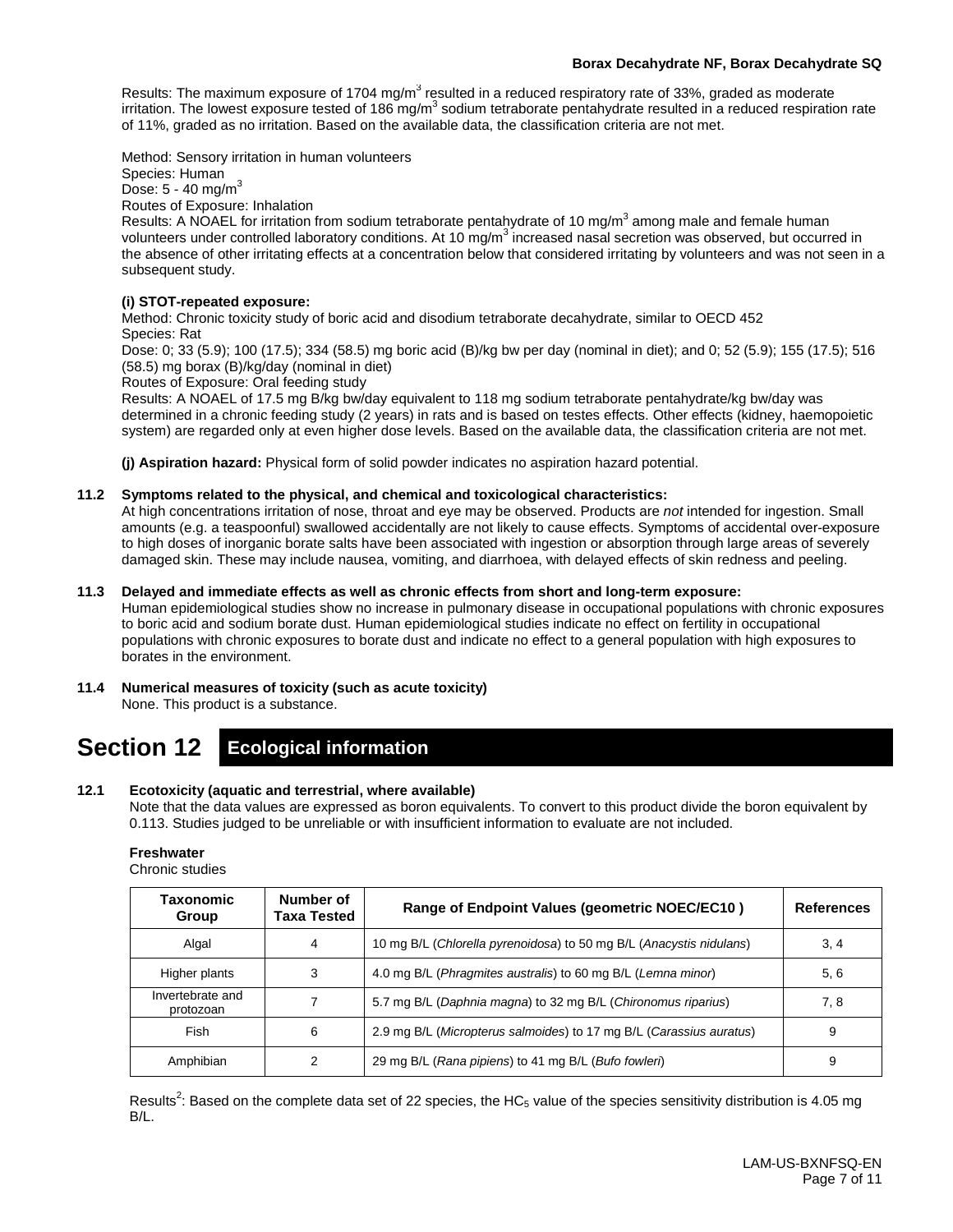Acute studies

| Taxonomic<br>Group            | Number of<br>Taxa Tested | Range of Endpoint Values (geometric EC/LC50)                                  | <b>References</b> |
|-------------------------------|--------------------------|-------------------------------------------------------------------------------|-------------------|
| Algal                         | 2                        | 10 mg B/L (Chlorella pyrenoidosa) to 28 mg B/L (Selenastrum<br>capricornutum) | 3, 10             |
| Invertebrate and<br>protozoan | 9                        | 113 mg B/L (Ceriodaphnia dubia) to 1376 mg B/L (Chironomus decorus)           | 11, 12            |
| Fish                          |                          | 80 mg B/L (Pimephales promelas) to 627 mg B/L (Onchorhynchus<br>tschawytscha) | 11, 13            |
| Amphibian                     | 2                        | 86 mg B/L (Rana pipiens) to 104 mg B/L (Bufo fowleri)                         | 9                 |

Results<sup>2</sup>: Based on the complete data set from 46 studies with 20 species, the HC<sub>5</sub> value of the species sensitivity distribution is 27.3 mg B/L

Classification: Based on the acute data for freshwater species, this substance is not classified as hazardous to the environment.

#### **Marine and Estuarine Data**

Chronic studies

| Taxonomic<br>Group | Number of<br><b>Taxa Tested</b> | Range of Endpoint Values (geometric NOEC/EC10)                                                                          | <b>References</b> |
|--------------------|---------------------------------|-------------------------------------------------------------------------------------------------------------------------|-------------------|
| Algal              | 19                              | 5 mg B/L (Emiliana huxleyi) to >100 mg B/L (Agmenellum<br>guadruplicatum, Anacystis marina, Thallassiorsira pseudonana) |                   |

Results: No data are available for invertebrate or vertebrate species. The results from the freshwater data set are recommended as applicable to marine and estuarine species.

#### Acute studies

| Taxonomic<br>Group | Number of<br>Taxa Tested | Range of Endpoint Values (geometric EC/LC50)                             | <b>References</b> |
|--------------------|--------------------------|--------------------------------------------------------------------------|-------------------|
| Invertebrate       | 3                        | 45 mg B/L (Litopenaeus vannamei) to 83 mg B/L (Americamysis bahia)       | 14.15             |
| Fish               | 2                        | 74 mg B/L (Limanda limanda) to 600 mg B/L (Oncorhynchus<br>tschawvtscha) | 13.16             |

No data are available for algal species.

#### **Sediment**

| Taxonomic<br>Group | Number of<br>Taxa Tested | Range of Endpoint Values (geometric EC/LC50)   | <b>References</b> |
|--------------------|--------------------------|------------------------------------------------|-------------------|
| Invertebrate       |                          | 82.4 mg B/kg sediment dw (Chironomus riparius) | 17.18             |

Results: Although limited, the data suggest that sediment organisms are within range of toxicity of aquatic organisms. In addition, the substance will not partition to the sediment, so a sediment/water partitioning approach is justified.

#### **Sewage Treatment Plants (STP)**

| Taxonomic<br>Group | Number of<br><b>Taxa Tested</b> | Range of Endpoint Values (geometric NOEC/EC10)                            | <b>References</b> |
|--------------------|---------------------------------|---------------------------------------------------------------------------|-------------------|
| Activated sludge   | <b>NA</b>                       | >17.5 mg B/L to 100 mg B/L                                                | 19                |
| Microbes           | 3                               | 10 mg B/L (Opercularia bimarginata) to 20 mg B/L (Paramecium<br>caudatum) | 20                |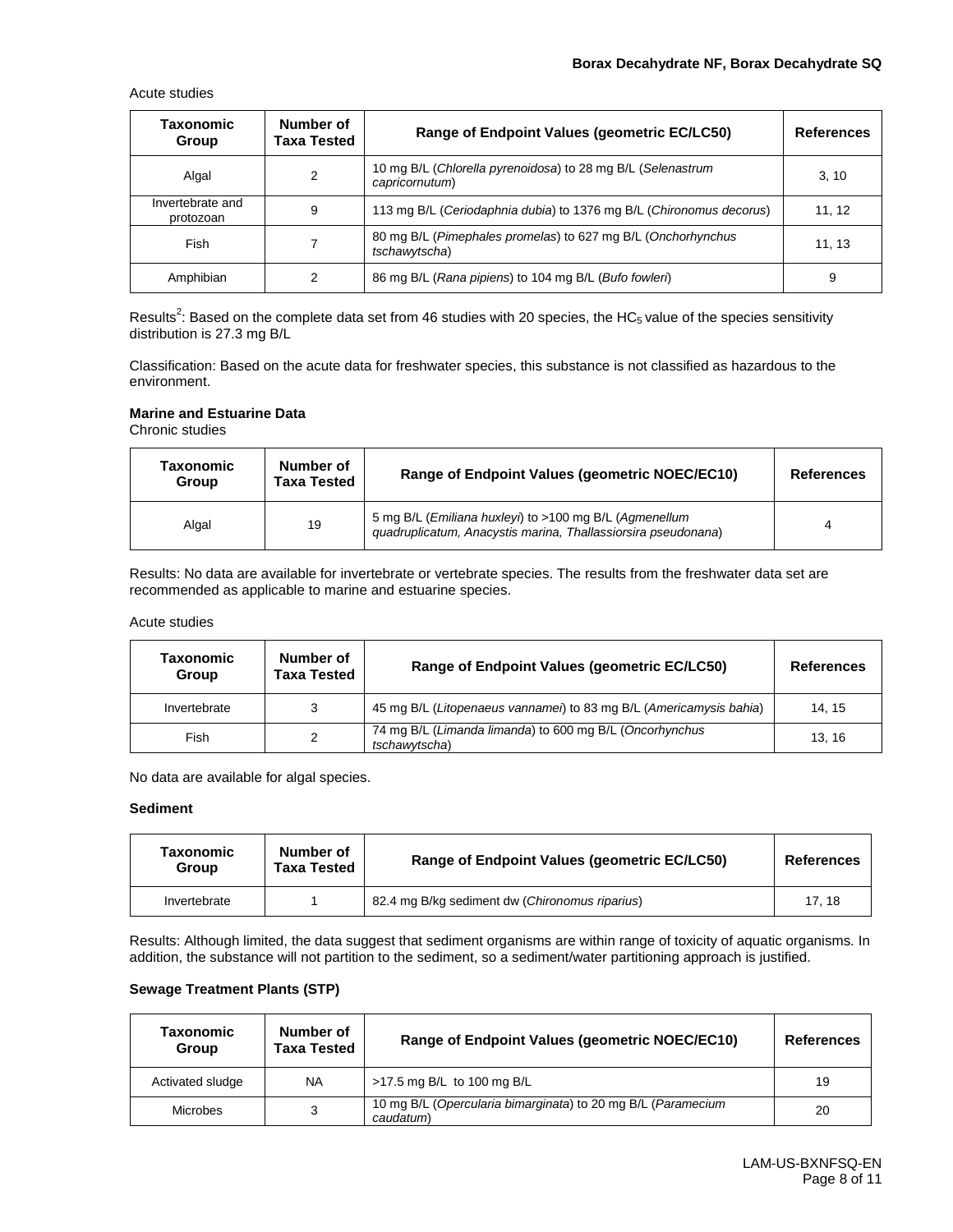#### **Terrestrial Data** Chronic studies

| Taxonomic<br>Group | Number of<br>Taxa Tested | Range of Endpoint Values (geometric NOEC/EC10)                                                                          | <b>References</b> |
|--------------------|--------------------------|-------------------------------------------------------------------------------------------------------------------------|-------------------|
| Plant              | 28                       | 7.2 mg B/kg dw (Zea mays) to 56 mg B/kg dw (Allium cepa)                                                                | 21, 22            |
| Invertebrates      | 9                        | 15.4 mg B/kg dw (Folsomia candida) to 87 mg B/kg dw (Caenorhabditis<br>elegans)                                         | 23.24             |
| Soil micro         | 3                        | 12 mg B/kg dw (nitrogen mineralization and nitrification test) to 420 mg<br>B/kg dw (soil nitrogen transformation test) | 25.26             |

Results<sup>2</sup>: Based on the complete data set, the HC<sub>5</sub> value of the species sensitivity distribution is 10.8 mg B/kg dw.

**Phytotoxicity:** Boron is an essential micronutrient for healthy growth of plants. It can be harmful to boron sensitive plants in higher quantities. Care should be taken to minimise the amount of borate product released to the environment.

#### **12.2 Persistence and Degradability**

Biodegradation is not an applicable endpoint since the product is an inorganic substance.

#### **12.3 Bioaccummulative potential**

This product will undergo hydrolysis in water to form undissociated boric acid. Boric acid will not biomagnify through the foodchain. Octanol/Water partition coefficient: Log P<sub>ow</sub> = -0.7570 @ 25°C (based on boric acid)<sup>27</sup>.

#### **12.4 Mobility in soil**

The product is soluble in water and is leachable through normal soil. Adsorption to soils or sediments is insignificant.

**12.5 Other adverse effects** None

### **Section 13 Disposal considerations**

#### **13.1 Disposal methods**

Product packaging should be recycled where possible. Local authorities should be consulted about any specific local requirements

Such product should, if possible, be used for an appropriate application.

### **Section 14 Transport information**

**Transport Classification for Road (ADR/DOT/TDG) / Rail (RID); Inland waterways (ADN); Sea (IMDG); Air (ICAO/IATA)**

| 14.1 | <b>UN Number:</b>                                                              | Not Regulated        |
|------|--------------------------------------------------------------------------------|----------------------|
|      | 14.2 UN Proper Shipping Name:                                                  | <b>Not Regulated</b> |
|      | 14.3 Transport hazard class(es):                                               | Not Regulated        |
|      | 14.4 Packing Group:                                                            | Not Regulated        |
|      | 14.5 Environmental Hazards (e.g. marine pollutant)                             | <b>Not Regulated</b> |
|      | 14.6 Special precautions for user:                                             | Not Regulated        |
|      | 14.7 Transport in bulk according to Annex II of Marpol 73/78 and the IBC code: | Not Regulated        |
|      |                                                                                |                      |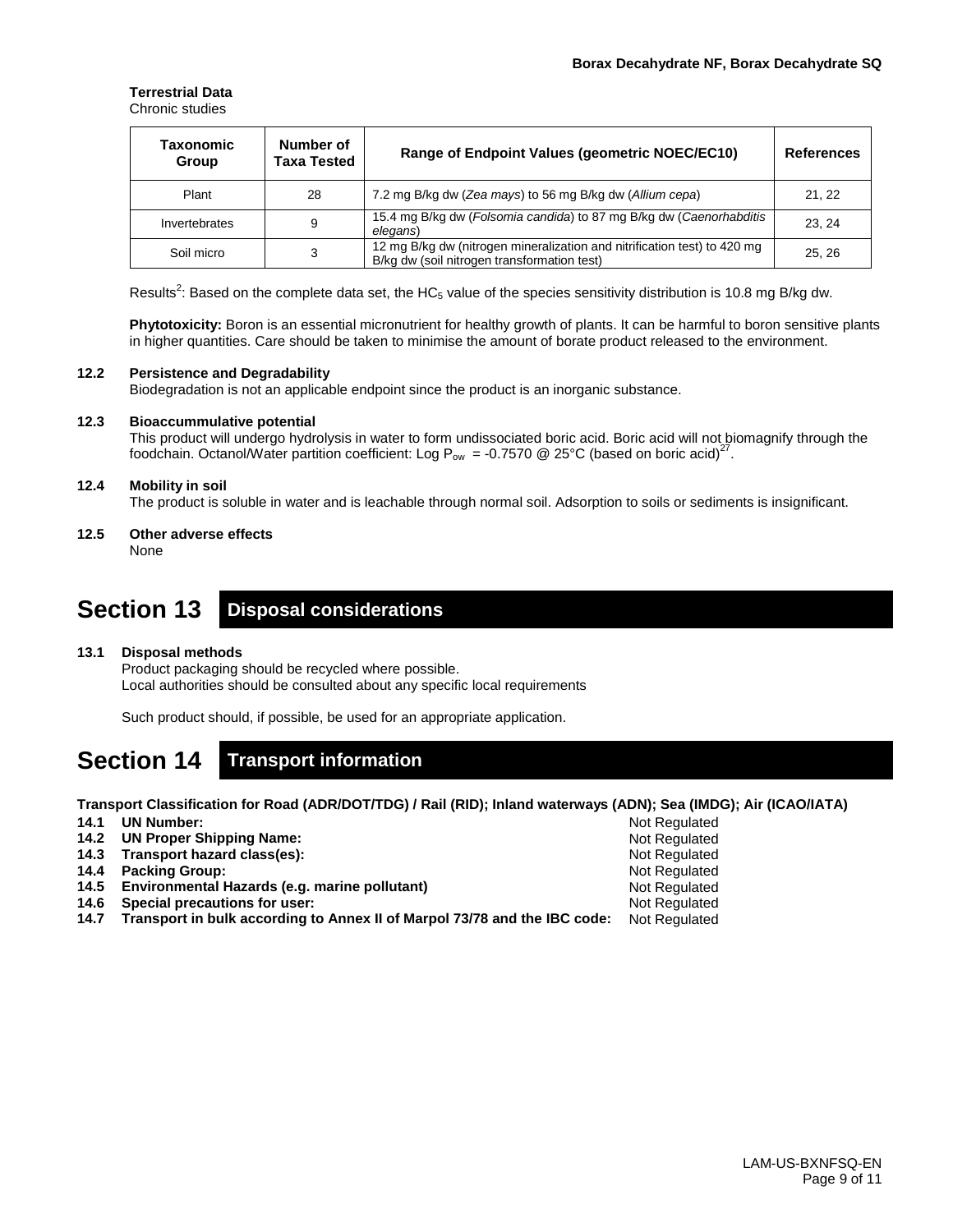# **Section 15 Regulatory information**

#### **15.1 Safety, health and environmental regulations/legislation specific for the substance or mixture**

**Clean Air Act (Montreal Protocol) - Substances that deplete the ozone layer:** Not manufactured with and does not contain any Class I or Class II ozone depleting substances.

**Regulation (EC) No 689/2008 - Export and Import of Dangerous Chemicals**: Not listed.

**National Regulations:** Ensure all national/local regulations are observed.

**Chemical inventory listing:** The listing is sometimes under the Inventory number of the anhydrous form of this inorganic salt.

| <b>U.S. EPA TSCA Inventory:</b> | 130-96-4  |
|---------------------------------|-----------|
| <b>Canada DSL:</b>              | 1330-43-4 |
| <b>EINECS:</b>                  | 215-540-4 |
| <b>Australia AICS:</b>          | 1303-96-4 |
| <b>China IECSC:</b>             | 1303-96-4 |
| Japanese METI & ISHL:           | $(1)-69$  |
| <b>New Zealand NZIoC:</b>       | 1303-96-4 |
| <b>Philippines PICCS:</b>       | 1303-96-4 |
| <b>South Korea KECI:</b>        | KE-03483  |

# **Section 16 Other information**

- **16.1 Date of revision:** November 2016
- **16.2 Date of latest revision:** Created SDS for NF and SQ grades to align with label

#### **16.3 References:**

- 1. Litovitz T L, Norman S A, Veltri J C, Annual Report of the American Association of Poison Control Centers Data Collection System. Am. J. Emerg. Med. (1986), 4, 427-458
- 2. Chemical Safety Report "Disodium Tetraborate, Anhydrous" December 2010, updated 2012 <http://apps.echa.europa.eu/registered/registered-sub.aspx#search>
- 3. Fernandez et al. (1984) Phyton (Buenos Aires) 44: 125-133.
- 4. Antia and Cheng (1975) J Fish Res Bd Can 32: 2487-2494.
- 5. Bergman, Bruchlos, Marks (1995) Tenside Surf Det 32: 229-237.
- 6. Wang (1986) Environ Poll (Ser B) 11: 1-14.
- 7. Gersich and Milazzo (1990) Arch. Environ. Contam. Toxicol. 19: 72-76.
- 8. Hooftman, van Dongelen-Sevenhuijsen and de Haan (2000). Unpublished report no. V99.1146 to Borax Europe Limited.
- 9. Dyer (2001) Chemosphere 44: 369-376.
- 10. Hansveit and Oldersma (2000) Unpublished report no: V99-157 to Borax Europe Limited.
- 11.Soucek, Dickinson, Major (2010) Unpublished report to REACH Consortium for Borates.
- 12. Maier and Knight (1991) Arch. Environ. Contam. Toxicol. 20, 282 287.
- 13. Hamilton and Buhl (1990) Arch. Environ. Contam. Toxicol. 19, 366-373.
- 14. Li, et al. (2007) Aquaculture 278, 175-178.
- 15.Pillard et al. (2002) Environ Toxicol Chem, 21, 2131-2137.
- 16.Taylor et al. (1985) Aquat Toxicol, 7, 135-144.
- 17.Gerke, A (2011a). Unpublished report to REACH Consortium for Borates.
- 18.Gerke, A (2011b). Unpublished report to REACH Consortium for Borates.
- 19. Hanstveit and Schoonmade (2000). Unpublished report no.: V99.156 to Borax Europe Limited.
- 20.Guhl (2000) SÖFW-Journal 126: 17-24.
- 21. Hosseini et al. (2007) J Plant Nutrition, 30, 773-781.
- 22.Aquaterra Environmental (1998) Unpublished report to Environment Canada, Environmental Technology Centre.
- 23.Becker-van Slooten, Campiche, Tarradellas (2003). Unpublished report to Environment Canada, Environmental Technology Centre.
- 24. Moser and Becker (2009) Unpublished report to REACH Consortium for Borates.
- 25.Van Laer, Salaets, Smolders (2010) Unpublished report to REACH Consortium for Borates.
- 26.Förster and Becker (2009) Unpublished report to REACH Consortium for Borates.
- 27. Cordia et al. (2003) Unpublished report no: PML 2002-C42r to Borax Europe, Ltd.

For general information on the toxicology of borates see ECETOC Technical Report No. 63 (1995); Patty's Toxicology, 6th